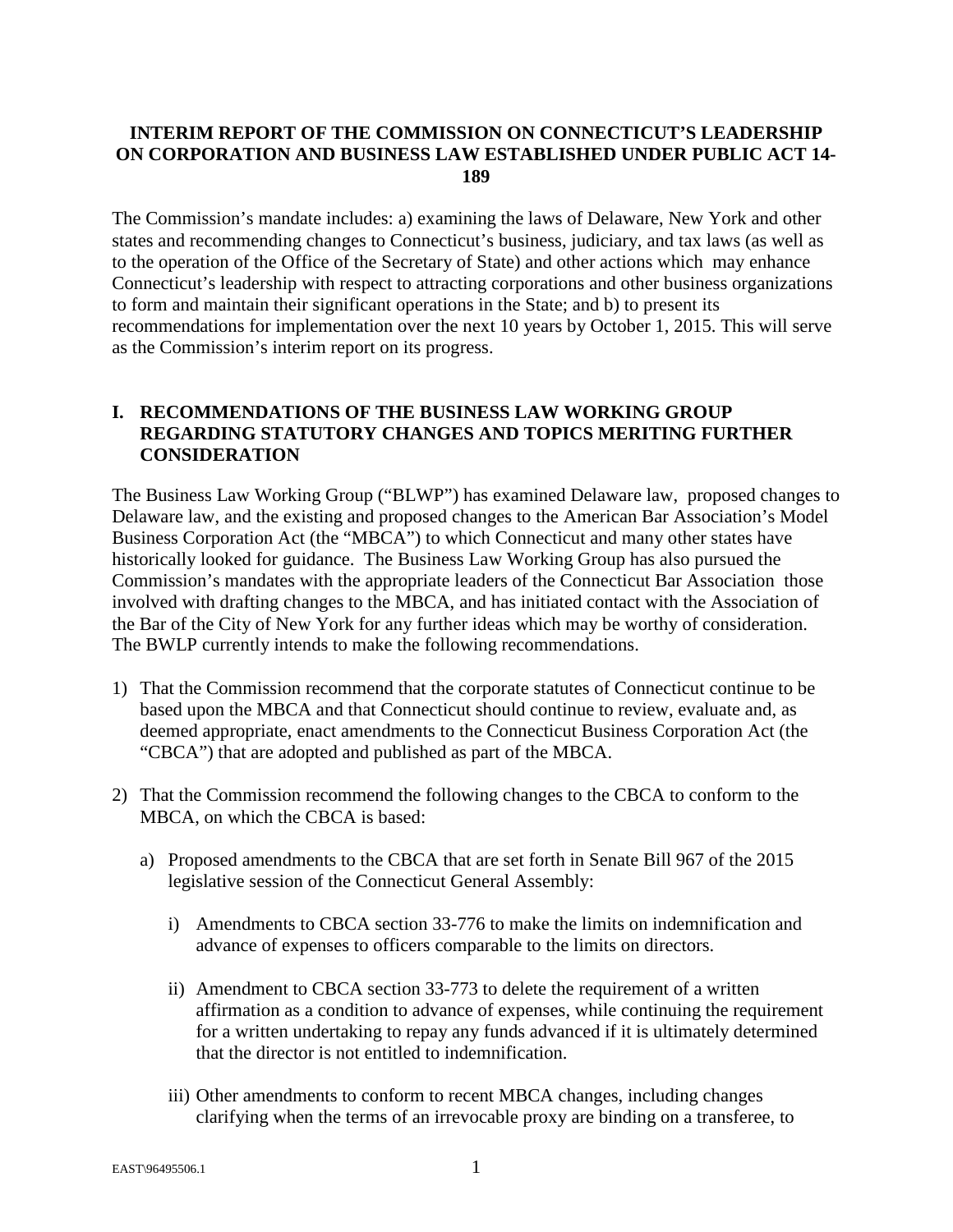allow voting trusts to have a term of more than ten years, and to clarify the rules regarding qualifications of directors and nominees for directors.

- b) Changes that have been adopted in the MBCA but not yet approved in Connecticut:
	- i) Update CBCA section 33-756 regarding general standards for directors to conform to MBCA section 8.30.
	- ii) Adopt a new CBCA section that would be the equivalent of section 8.31 of the MBCA to provide standards of liability for directors.
- c) Changes to the MBCA that are expected to be adopted in the MBCA in the foreseeable future:
	- i) Provision permitting corporations to retroactively validate corporate actions, as Delaware has recently done by statute.
	- ii) Provision permitting advance renunciation of business opportunities in the certificate of incorporation of a Connecticut corporation and related changes.
	- iii) Provision permitting medium form mergers, as Delaware has recently done by statute.
- 3) That the Commission recommend that, as part of the ten-year plan, the Connecticut Nonstock Corporation Act be updated.
- 4) That the Commission recommend that the CBCA be amended to authorize Connecticut corporations to adopt bylaw provisions requiring disputes regarding the internal affairs of Connecticut corporations to be brought in Connecticut, as permitted in Delaware by case law.
- 5) That, as part of the ten-year plan, the Commission study and evaluate whether it is feasible and would enhance and improve the Connecticut General Statutes to adopt one or more statutes that would impede non-meritorious litigation in Connecticut involving mergers and acquisitions.
- 6) That the Commission, as part of the ten-year plan, study and evaluate whether it is feasible and would enhance and improve the Connecticut General Statutes to codify rules relating to successor liability in connection with sales of assets by Connecticut entities.
- 7) That the Commission recommend that the Connecticut limited liability statutes be updated and revised based upon the Uniform Limited Liability Company Act, noting that the Connecticut Bar Association is actively engaged in the preparation of updated limited liability statutory amendments to propose to the Connecticut General Assembly in 2016.
- 8) That, as part of the ten year plan, the Commission study and evaluate whether it is feasible and would enhance and improve the Connecticut General Statutes to add nonstock corporations to the type of entities which may utilize the Connecticut Entity Transaction Act; provide for non-profit limited liability Companies; and to permit series limited liability company interests.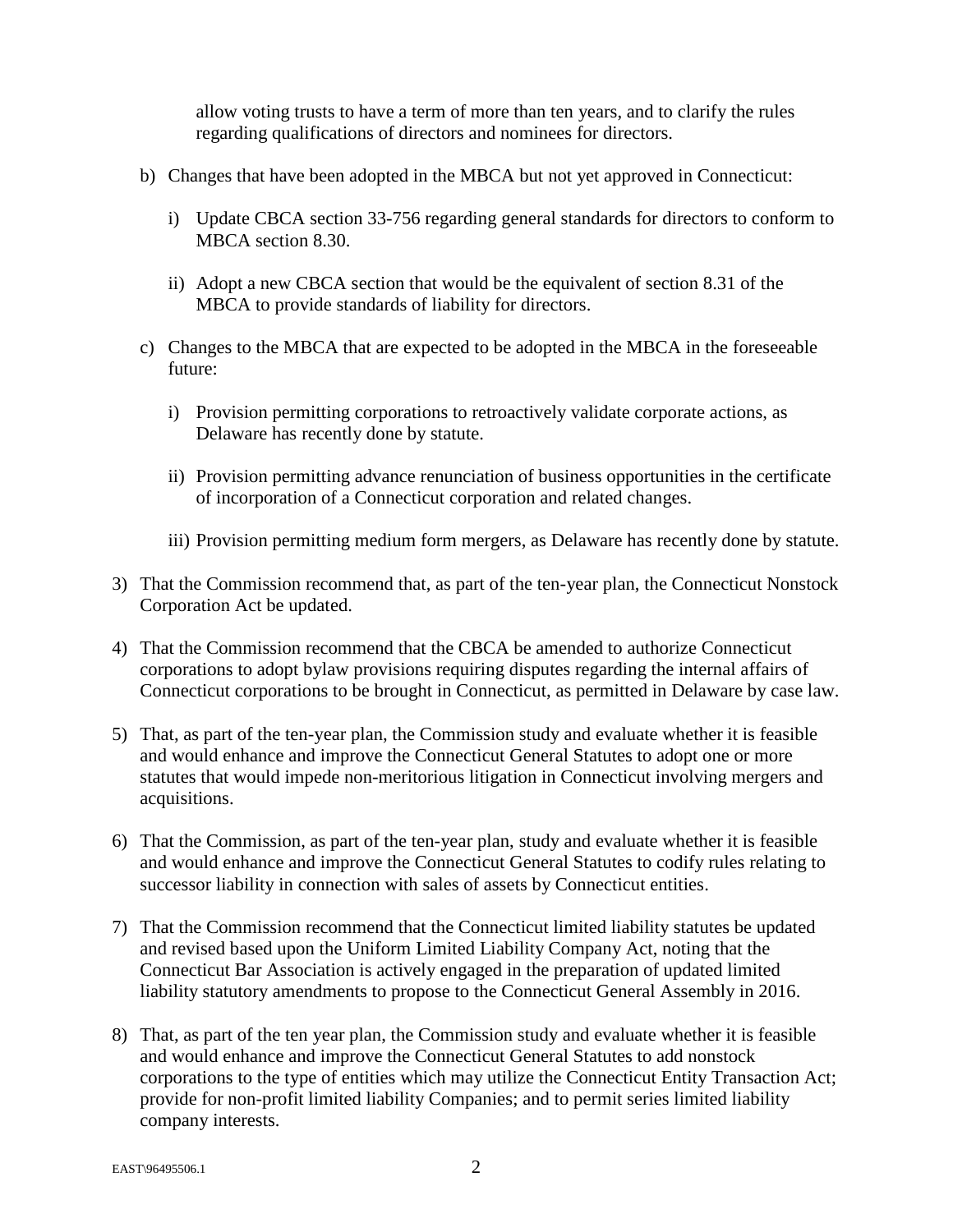In addition, the BWLG is currently researching and considering whether changes to the Connecticut General Statutes to authorize Connecticut corporations, by contract, to extend the period in which suit may be brought beyond the applicable statute of limitations, as is permitted by statute in Delaware, would be necessary or desirable and the BWLG will report to the Commission when that research is completed.

As the Commission's mandate also describes a desire to examine the business laws of New York, the BWLG intends to study further whether New York has adopted, or is considering adopting, any other innovative approaches which may benefit Connecticut.

# **II. JUDICIARY WORKING GROUP ("JWP") SUMMARY**

- A. In response to the Commission's mandate to examine specifically the courts of Delaware, the JWP has identified significant structural differences between the courts of Connecticut and Delaware.
	- Connecticut has a unified court system; Delaware does not.
	- Each of Delaware's courts (Supreme Court, Chancery Court, Superior Court, etc.) must be politically balanced, i.e., each court must be equally divided between the political parties with neither party having a majority of more than one.
	- Delaware only has one appellate court the Delaware Supreme Court. Consequently, appeals from all courts go directly to the Supreme Court. Connecticut has two tiers of appellate courts – The Supreme Court and the Appellate Court – and the only matters that go directly to the Supreme Court do so based on statute or the discretionary decision of The Supreme Court to take up a matter as a direct appeal.
	- There is a misconception that Delaware's Chancery Courts are its business courts. This is incorrect in two respects. First, only a quarter of that court's work involves corporate disputes. The majority of its cases involve trust and estates, probate and guardianship matters. Conversely, the Superior Court also handles business litigation.
	- Delaware does not have a mandatory retirement age for judges.
- B. The JWP has also responded to perceptions expressed that corporate entities prefer to have their shareholder and significant corporate disputes resolved in Delaware. In that regard, the current consensus of the JWP is that it is not reasonable for Connecticut to seek to supplant the Delaware Chancery Court as the pre-eminent forum for resolving all types of corporate disputes for the following reasons:
	- o Overwhelming corporate presence in Delaware
		- Delaware has more corporations than people.
		- 75% of all Fortune 500 companies are incorporated in Delaware; 75% of all new incorporations occur in Delaware.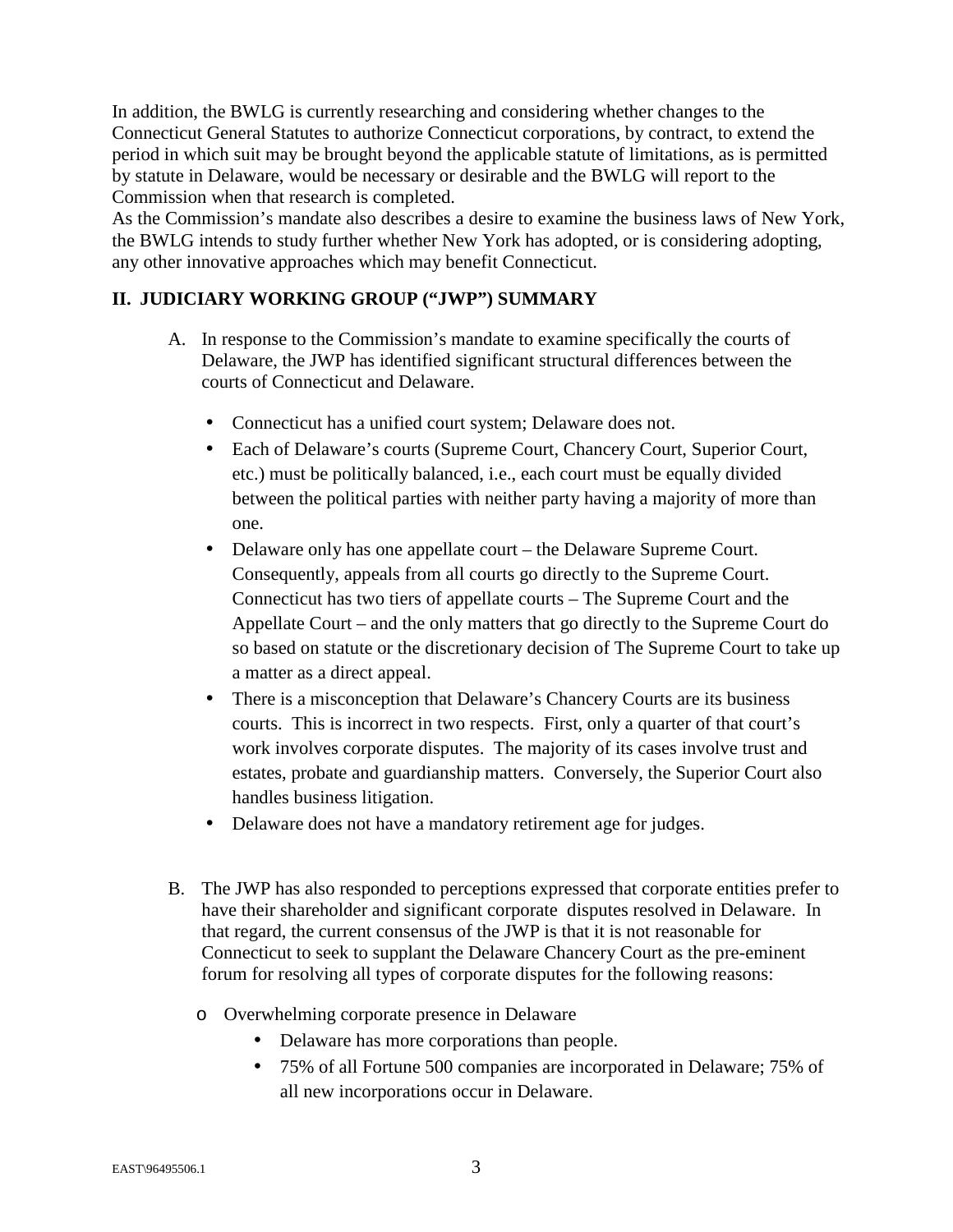- Its governmental structure is designed to facilitate incorporation Secretary of State's Office is open until midnight each weeknight and provision now exists for an entity to incorporate in an hour.
- Cottage industries already exist to support corporations electing to incorporate in Delaware, e.g., one building is the legal address for more than 285,000 separate corporations.
- o Delaware maintains business-friendly laws and tax structure
	- It has been reported that the "Delaware Loophole" has enabled Delaware corporations to reduce taxes they would otherwise have paid to other states by approximately \$9.5 billion between 1992-2012.
- o Predictability and Stability of Chancery Court rulings
	- There is a heavy emphasis on stare decisis with a body of case law going back almost a hundred years. This leads to highly predictable results upon which corporations and their officers and directors can rely.
	- Exceedingly strong reliance on the business judgment rule Delaware courts will seldom second-guess actions of company leaders as to what is in the best interests of the shareholders.
	- Delaware has a corporate-oriented culture; Connecticut is strongly consumer-oriented.
- o "If it ain't broke, don't fix it". Delaware satisfies virtually all of the needs and expectations of businesses which incorporate there. Little reason exists to incorporate elsewhere.
- o Other states are already vying to be an alternative to Delaware. Connecticut would not only have an uphill battle to supplant Delaware's corporate leadership, but would also have to compete with other states as well.
- C. The working group has also been addressing other ways in which the Connecticut courts could seek to encourage corporate and other business entities to have their disputes resolved in Connecticut, for which consensus has not been reached.
	- o Connecticut could key on a few areas such as LLC, shareholder/corporate and d mergers & acquisitions litigation – and seek to attract litigation in those fields. There has been a lack of consensus on this topic in the following respects:
		- Some have expressed the view that a separate "docket" for such matters should be created. Others believe that Connecticut's existing "Complex Litigation Docket" could capably hear such matters. In this regard, it is noteworthy that Connecticut implemented its Complex Litigation Docket approximately 15 years ago, while Delaware just recently instituted a complex litigation docket.
		- There is significant question whether there will be sufficient litigation in these areas to warrant creating specialized treatment for these disputes.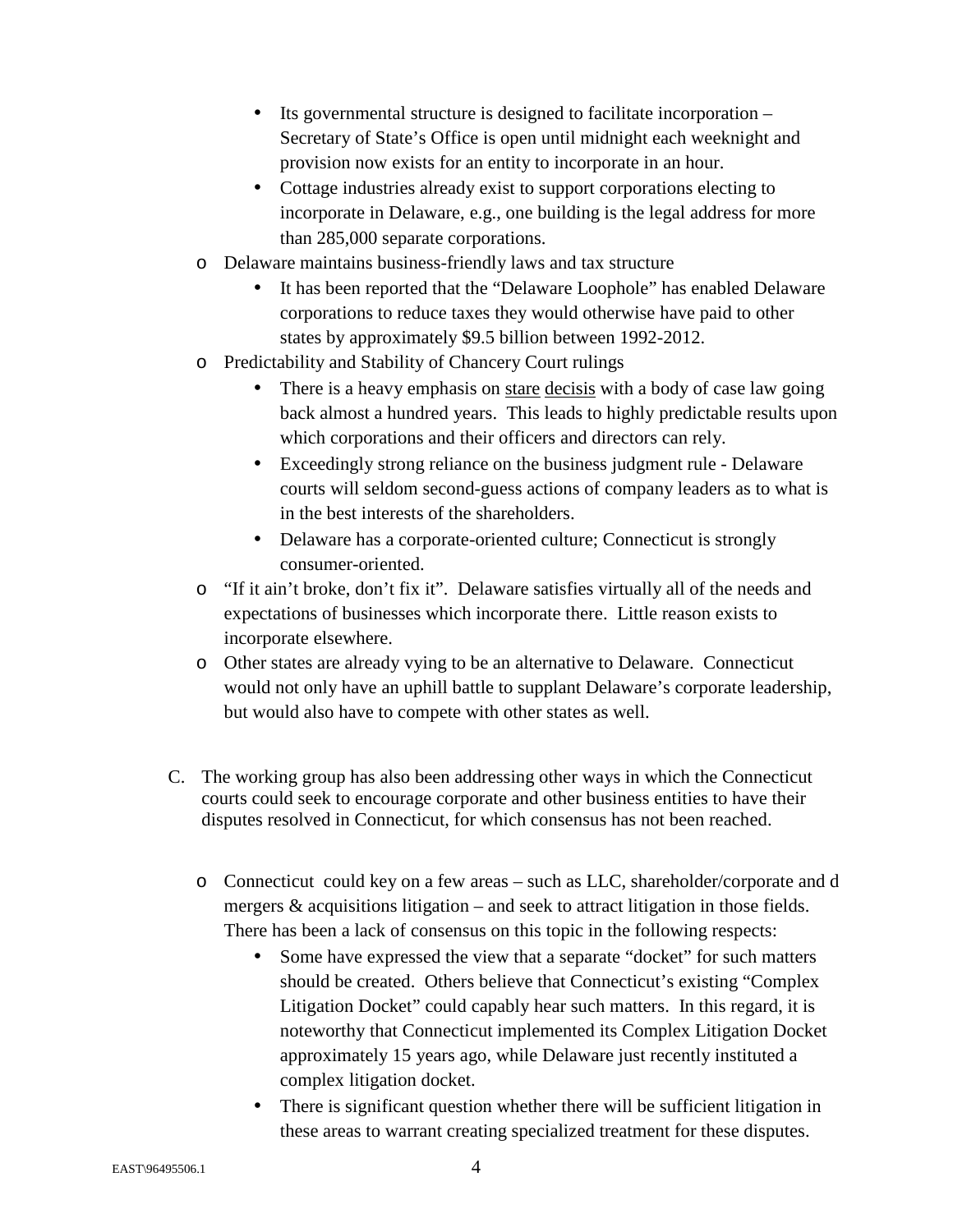- There is a debate whether parties would agree to a forum selection clause establishing venue in Connecticut courts without any jurisdictional ties to this state; and the question has been raised whether, absent jurisdictional ties, would Connecticut law permit the use of its courts in such situations?
- It has been suggested that Connecticut might create "special master positions" to handle such matters? The considerations include:
	- The existing and future ability of Complex Litigation judges to handle such matters.
	- The amount of funding needed, and whether funding could be obtained for these positions given current economic conditions and budgetary pressures in the State.
	- Whether "highly qualified" practitioners in these areas (who typically are in their prime earning years and highly compensated) would be attracted to such positions (because of the severe reduction in compensation they may incurr); and while more senior attorneys may be willing to serve, whether they would be subject to the State's mandatory retirement age within a few years of appointment absent changes in existing legislation (and such appointments have met with criticism in the legislature in recent years).

The JWP intends to consider further the volume of shareholder and other corporate disputes which have recently been commenced in the State's courts; whether the Complex Litigation Docket should be refined in any way to further accommodate such disputes; and whether to propose legislation to create special master-type positions.

The JWP is working with the Connecticut Bar Association regarding whether it should create a committee to focus on the area of shareholder/corporate litigation.

Pursuant to its mandate, the JWP has studied and will continue to study innovations being implemented or considered by Delaware, and subsequently the Commercial Division of the Supreme Court of the State of New York, and other jurisdictions.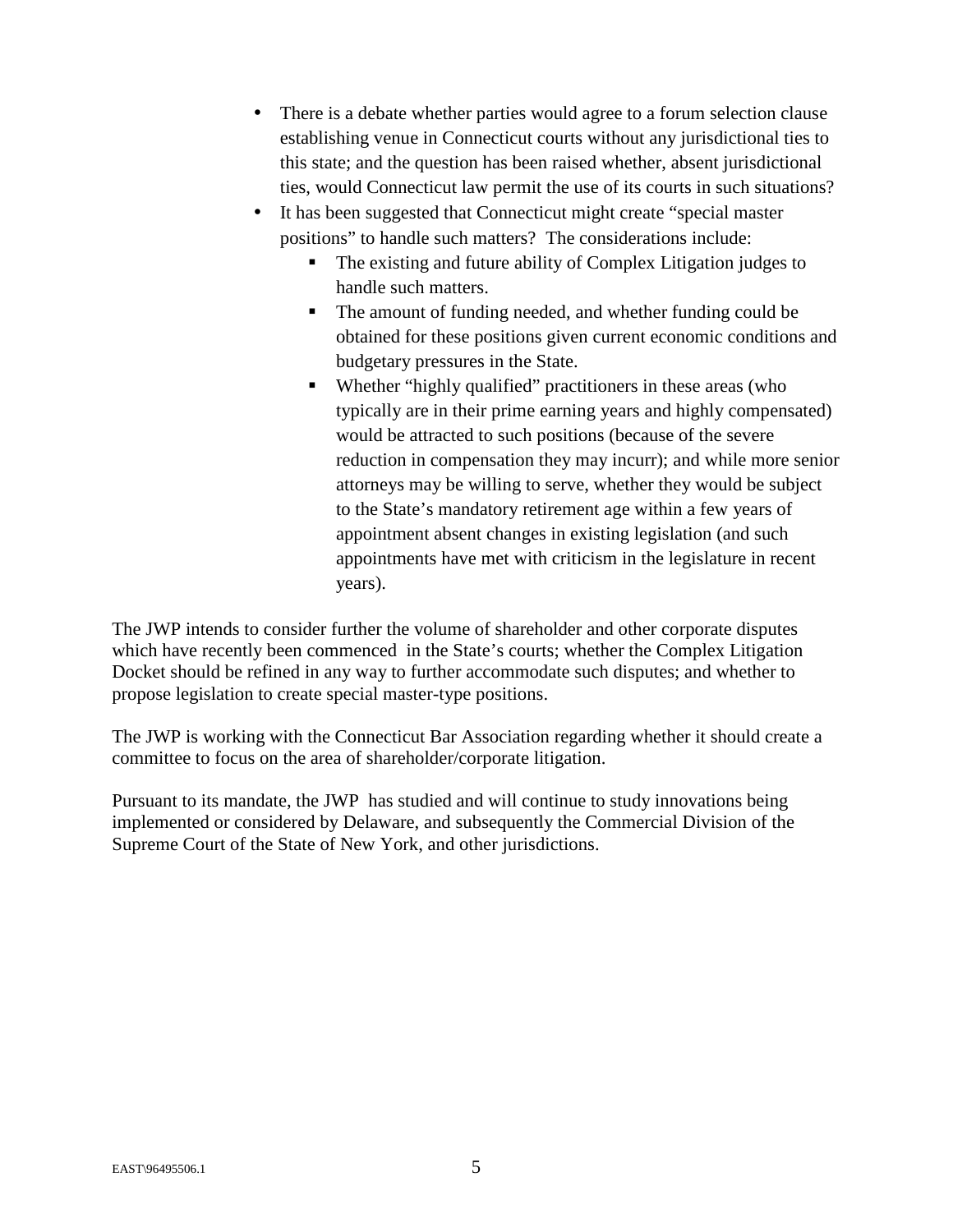# **III.TAX WORKING GROUP ("TWP") SUMMARY**

The TWP has been tasked with examining the impact of state business taxes (including franchise and corporation business taxes) on Connecticut businesses. Members of the Commission have met with tax law professors Diana Leyden and Richard Pomp from the University of Connecticut Law School, as well as Commissioner Kevin Sullivan of the Connecticut Department of Revenue Services. The broad consensus coming out of those conversations was that Connecticut's franchise and corporation business taxes are competitive, but the State's property tax regime could be altered to make the State more business friendly. Additionally, though not a direct business tax, personal income tax in the State has grown, and since many younger, new businesses are forming through LLCs, we cannot ignore the higher level of taxation for individuals. From the table below, it is clear that Connecticut has several areas where it lags: other competitor states.

|                      | <b>Overall</b> | Corporate       | <b>Individual</b> | <b>Sales Tax</b> | Unemployment         | <b>Property</b> |
|----------------------|----------------|-----------------|-------------------|------------------|----------------------|-----------------|
|                      | Rank           | <b>Tax Rank</b> | <b>Income</b>     | Rank             | <b>Insurance Tax</b> | <b>Tax</b>      |
|                      |                |                 | <b>Tax Rank</b>   |                  | Rank                 | <b>Rank</b>     |
| <b>Connecticut</b>   | 42             | 32              | 34                | 31               | 20                   | 49              |
| <b>Delaware</b>      | 14             | 50              | 33                |                  |                      | 13              |
| <b>Massachusetts</b> | 24             | 37              | 13                | 21               | 48                   | 45              |
| <b>New York</b>      | 49             | 20              | 49                | 40               | 31                   | 46              |

Source: 2015 Tax Foundation's *State Business Tax Climate Index*

In our meeting with Commissioner Sullivan, he pointed out that a legislatively appointed study is now underway to determine the best ways to make our state tax system more competitive. Since adjusting one tax has implications for all others, it makes sense to view this effort holistically. The TWP recommends that that it provide that group with the issues and concerns that are being raised by the business community so that they can tackle them in its analysis. To get that perspective, we propose to two strategies to obtain the business community input:

- CBIA performs a full business survey in the Spring. We are requesting CBIA to include questions on this topic to garner information directly from state-wide businesses; and
- We plan to hold an informational meeting with tax counsel from a number of companies around the State to get their perspectives on our tax structure in early April.

Based on the information obtained from these two avenues, the TWP plans to identify the greatest "pain-points" for business and recommend that the tax study (to which Commissioner Sullivan has referred) look for solutions as they evaluate the entire tax structure of the state.

The TWP is currently monitoring proposed legislation in the General Assembly that relates to business taxation, and has a liaison to the State's Tax Study Panel to ensure that there is not a duplication of efforts among the two groups.

Commission Chairman Kip Hall and members of the TWP have corresponded with State Rep. Matthew Lesser to discuss the possibility of nominating a business tax expert to the Commission to lead the TWP. Three potential nominees for the position have been identified.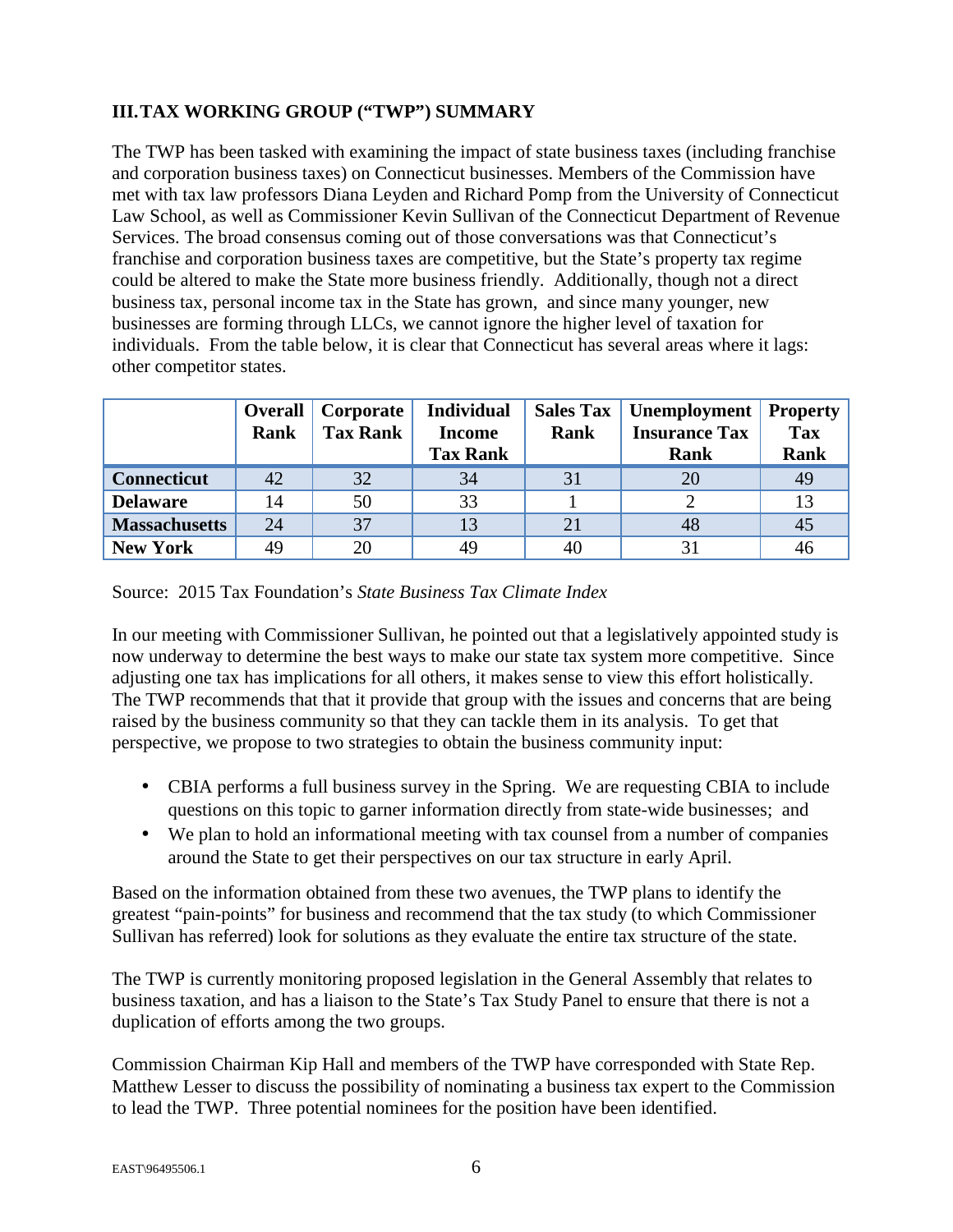### **IV. SOCIAL ENTERPRISE LAW SUMMARY**

A report is being prepared outlining policy proposals which to make the State a national leader in social enterprise law. The area of social enterprise law, non-existent just eight years ago, has exploded over the past four years. Over 30 states have adopted some form of new legal entity specifically for social entrepreneurs - individuals who operate triple bottom line businesses that work to create a positive social or environmental impact, in addition to generating profits. The trend of creating legal entities for social entrepreneurs shows no sign of stopping. In 2015 alone, it is expected that at least fourteen states will consider legislation regarding the establishment of a benefit corporation as a new legal entity, which is currently the most popular form of social enterprise legal entity in the U.S.

While many states have passed legislation enabling these new legal entities for social enterprises, no state that has taken up the mantle as the go-to state for attorneys and entrepreneurs incorporating their businesses, in the way that Delaware has become for corporations, and Nevada and Colorado have become attractive for other types of entities. This lack of leadership in the social enterprise law space presents an opportunity for Connecticut, which has one of, if not the most comprehensive benefit corporation statutes in the U.S.

The report on social enterprise law will explore national trends in the social enterprise law sector, and propose policy initiatives and a comprehensive plan to make it easier for social entrepreneurs to do business in Connecticut, make it attractive for businesses outside of Connecticut to incorporate or organize their businesses using the state's social enterprise entities, and encourage investment into these new types of businesses.

#### **V. THE SECRETARY OF THE STATE WORKING GROUP ("SOTS") SUMMARY**

The Commission's mandate includes consideration of ways in which the Secretary of the State's Office can further attract businesses to form and remain in the State, and specifically to compare its operations with those of Delaware (and other states). Having made significant progress, the SOTS working group has identified the following resource enhancements and changes in administrative structure which would increase its ability to service businesses more promptly. This list is exemplary and not exhaustive:

- > Highly Reliable Automation SOTS is presently one of many agencies occupying a sector of the state Mainframe hosted by DAS-BEST, and the agency's administrative functions are externally limited by capacity, processing speed and user volume issues that cause unproductive down time and interference with crucial online customer services. SOTS would require an off-system small mainframe or else a large, scalable server bank of its own to ensure maximum performance and system availability. This would also require professional-level IT staffing. Otherwise, SOTS would require priority loadbalance response and guaranteed resources on the enterprise system hosted by the State, and at far greater usage levels than are presently accessed.
- > Substantial Staffing Increases (perhaps two shifts and/or a satellite branch operation and expanded hours of operation, plus staffing resources to absorb higher volumes of work).